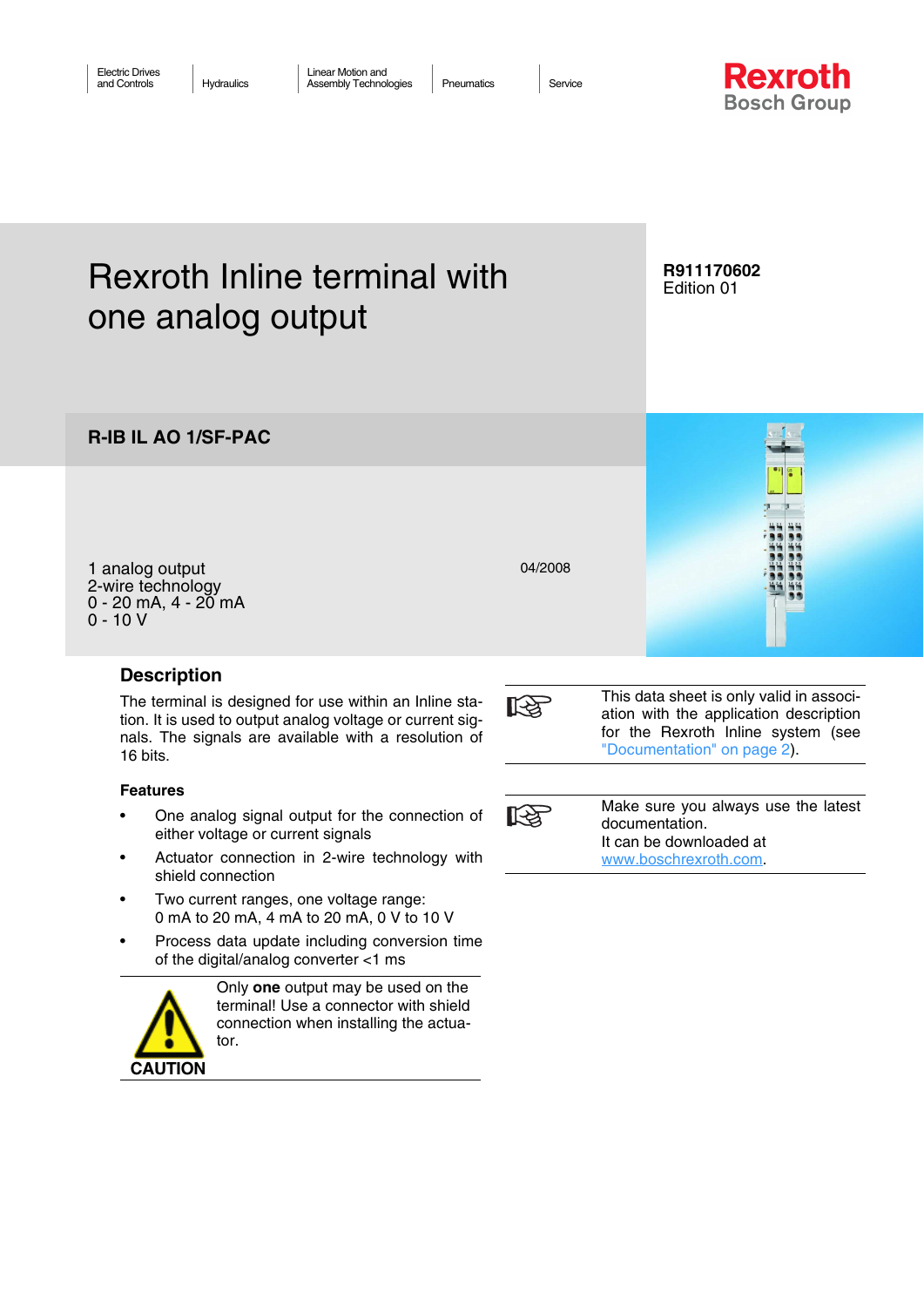# **Ordering data**

| <b>Description</b>                                                                                                                                     | <b>Type</b>         | Order No.  | Pcs./Pkt. |
|--------------------------------------------------------------------------------------------------------------------------------------------------------|---------------------|------------|-----------|
| Rexroth Inline terminal with one analog output for either<br>voltage or current signals;<br>complete with accessories (connectors and labeling fields) | R-IB IL AO 1/SF-PAC | R911170787 |           |
| <b>Documentation</b>                                                                                                                                   |                     |            |           |

<span id="page-1-0"></span>

| <b>Description</b>                                                                         | <b>Type</b>                         | Order No.  | Pcs./Pkt. |  |  |  |  |  |  |  |  |
|--------------------------------------------------------------------------------------------|-------------------------------------|------------|-----------|--|--|--|--|--|--|--|--|
| "Configuring and Installing the INTERBUS Inline Product<br>Range" application description  | DOK-CONTRL-<br>ILSYSPRO***-AW-EN-P  | R911317023 |           |  |  |  |  |  |  |  |  |
| "Automation Terminals of the Inline Product Range"<br>application description              | DOK-CONTRL-^<br>ILSYSINS***-AW-EN-P | R911317021 |           |  |  |  |  |  |  |  |  |
| For additional ordering data (accessories), please refer to the product catalog at<br>n se |                                     |            |           |  |  |  |  |  |  |  |  |

[www.boschrexroth.com.](http://www.boschrexroth.com)

# **Technical data**

陉

### **General data** Housing dimensions (width x height x depth) 24.4 mm x 136 mm x 72 mm (with connector) Weight **100 g** (with connector) Operating mode Process data mode with 1 word Connection method for actuators 2-wire technology Ambient temperature (operation)  $-25^{\circ}$ C to +55°C Ambient temperature (storage/transport) -25°C to +85°C Permissible humidity (operation/storage/transport) 10% to 95%, according to DIN EN 61131-2 Permissible air pressure (operation/storage/transport) 70 kPa to 106 kPa (up to 3000 m above sea level) Degree of protection **IP20** according to IEC 60529 Class of protection Class III, IEC 61140 Connection data for Inline connector Connection method Spring-cage terminals Conductor cross-section  $0.2 \text{ mm}^2$  to  $1.5 \text{ mm}^2$  (solid or stranded), 24 - 16 AWG **The following technical data differs from the IB IL SYS PRO UM E user manual: Mechanical requirements** Shock test according to EN 60068-2-27; IEC 60068-2-27 15g load for 11 ms, half sinusoidal wave, three shocks in each direction and orientation 25g load for 6 ms, half sinusoidal wave, three shocks in each direction and orientation **Interface** Local bus **Through data routing Transmission speed** R-IB IL AO 1/SF-PAC 500 kbps **Power consumption** Communications power  $U_1$  7.5 V Current consumption from  $U_1$  30 mA, typical; 40 mA, maximum  $I/O$  supply voltage  $U_{ANA}$ <br>Current consumption at  $U_{ANA}$  24 V DC 50 mA, typical; 65 mA, maximum Total power consumption 1.425 W, typical

### **Supply of the module electronics and I/O through the bus coupler/power terminal**

Connection method **Potential routing**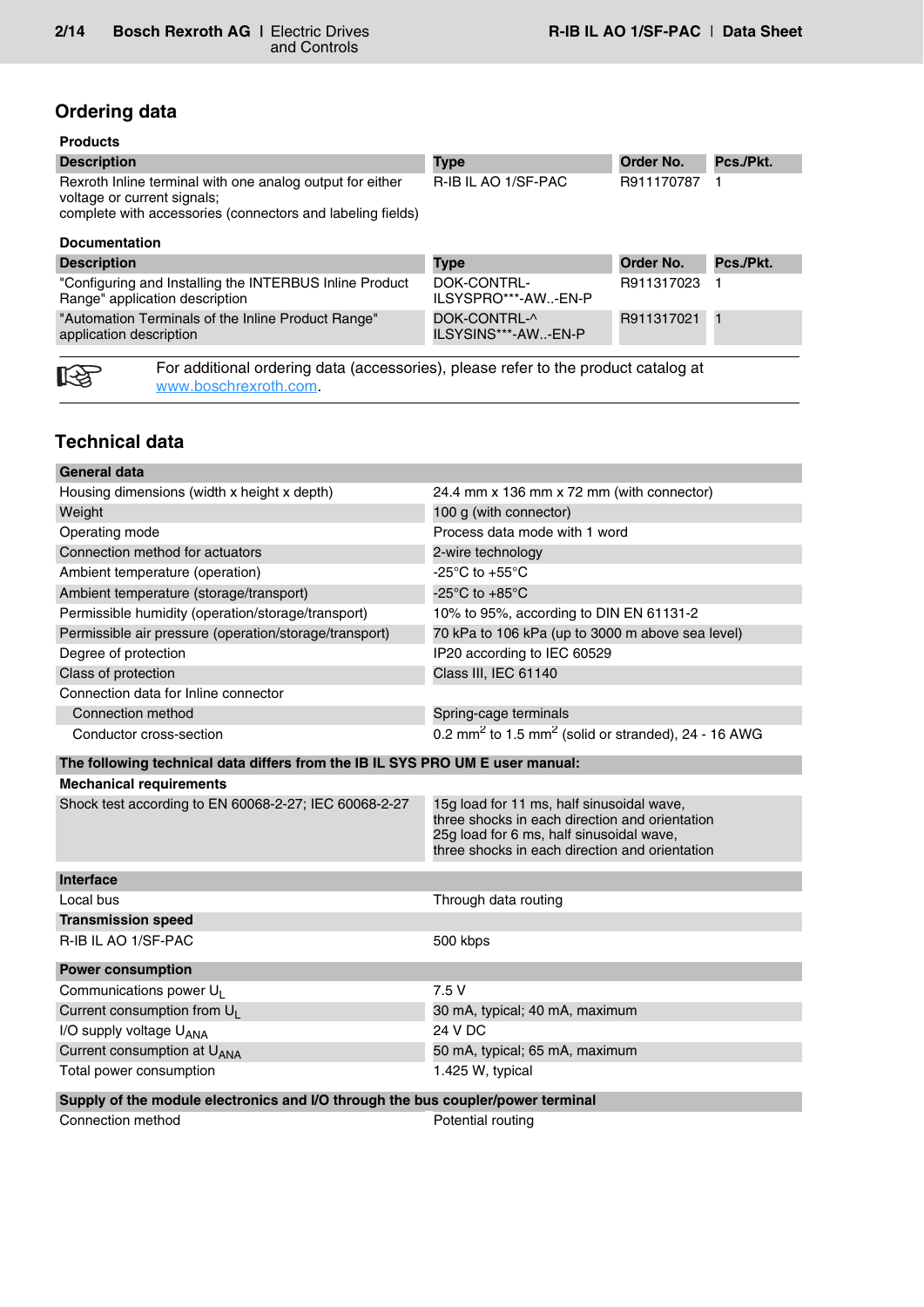<span id="page-2-0"></span>Derating: Permissible ambient temperature depending on the current of the potential jumpers U<sub>M</sub> and U<sub>S</sub> **(total current)**

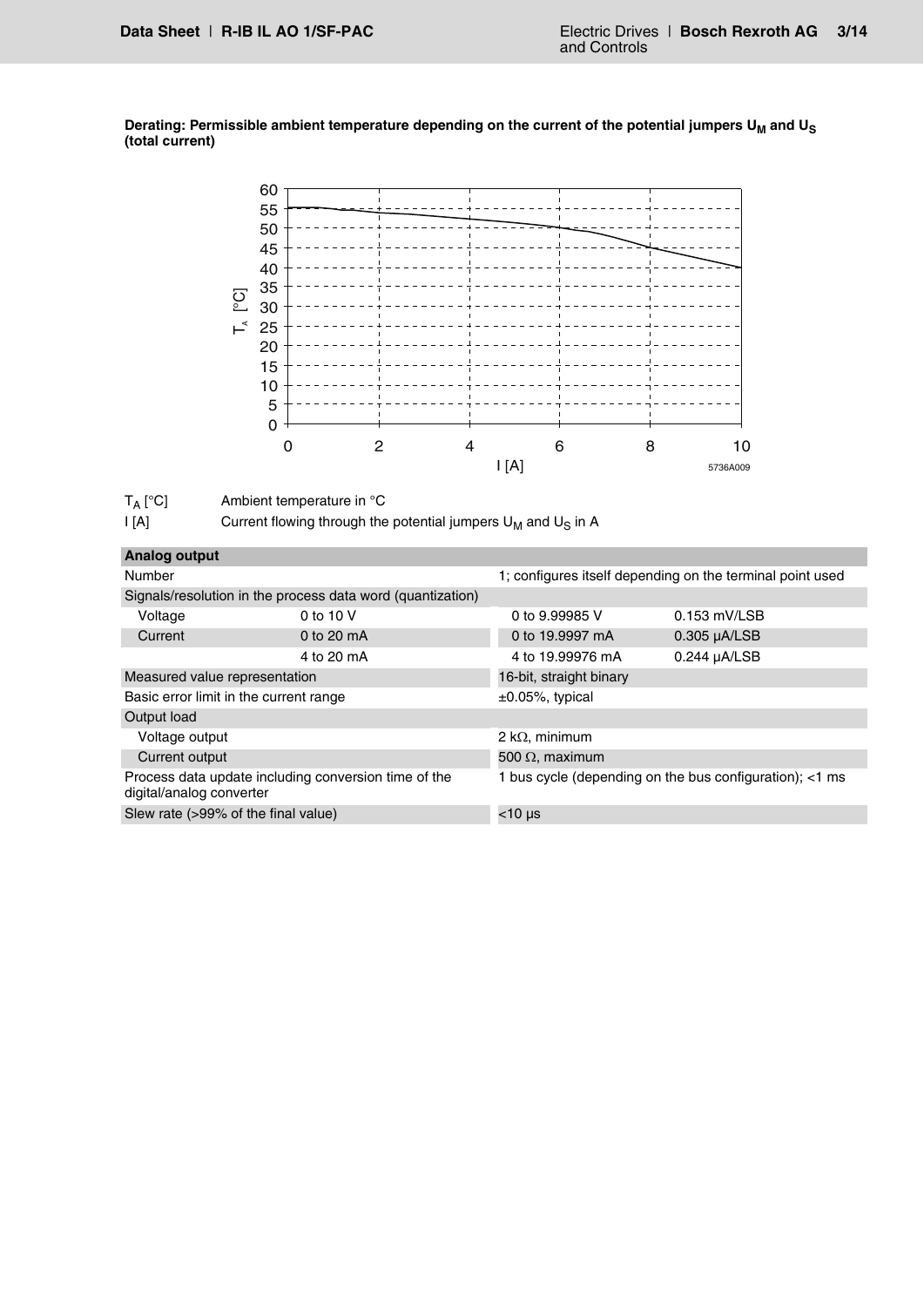| Tolerance behavior and temperature response of the voltage output<br>(The tolerance values refer to the output range final value of 10 V.)                     |                |                |
|----------------------------------------------------------------------------------------------------------------------------------------------------------------|----------------|----------------|
|                                                                                                                                                                | <b>Typical</b> | <b>Maximum</b> |
| Tolerance at 23°C                                                                                                                                              |                |                |
| Total offset voltage                                                                                                                                           | ±0.03%         | ±0.05%         |
| Tolerance due to gain                                                                                                                                          | ±0.10%         | ±0.15%         |
| Differential non-linearity                                                                                                                                     | ±0.0012%       | ±0.003%        |
| Total tolerance at 23°C                                                                                                                                        | ±0.15%         | ±0.25%         |
| Temperature response at -25°C to +55°C                                                                                                                         |                |                |
| Offset voltage drift $T_{KVO}$                                                                                                                                 | $±10$ ppm/K    | $\pm 65$ ppm/K |
| Gain drift T <sub>KG</sub>                                                                                                                                     | $\pm 30$ ppm/K | $\pm 35$ ppm/K |
| Total voltage drift $T_{\text{Ktot}} = T_{\text{KVO}} + T_{\text{KG}}$                                                                                         | $±40$ ppm/K    | $±100$ ppm/K   |
| Total tolerance of the voltage outputs (-25 $\degree$ C to +55 $\degree$ C)<br>Tolerance due to offset, gain, linearity, and drift                             | $±0.30\%$      | ±0.60%         |
| Tolerance behavior and temperature response of the current output (0 mA to $+20$ mA)<br>(The tolerance values refer to the output range final value of 20 mA.) |                |                |
|                                                                                                                                                                | <b>Typical</b> | <b>Maximum</b> |
| Tolerance due to offset at 23°C                                                                                                                                |                |                |
| Offset current I <sub>oc</sub>                                                                                                                                 | ±0.05%         | ±0.15%         |
| Tolerance due to gain                                                                                                                                          | ±0.09%         | ±0.25%         |
| Differential non-linearity                                                                                                                                     | ±0.0012%       | ±0.003%        |

|                                                                                      | <u>i</u> ypical | Maximum        |
|--------------------------------------------------------------------------------------|-----------------|----------------|
| Tolerance due to offset at 23°C                                                      |                 |                |
| Offset current $I_{\alpha c}$                                                        | ±0.05%          | ±0.15%         |
| Tolerance due to gain                                                                | ±0.09%          | ±0.25%         |
| Differential non-linearity                                                           | ±0.0012%        | ±0.003%        |
| Total tolerance at 23°C                                                              | ±0.15%          | ±0.25%         |
| Temperature response at -25 $\degree$ C to +55 $\degree$ C                           |                 |                |
| Offset current drift $T_{\text{KIO}}$                                                | $\pm 25$ ppm/K  | $\pm 65$ ppm/K |
| Gain drift $T_{KG}$                                                                  | $±10$ ppm/K     | $\pm 35$ ppm/K |
| Total current drift TKtot = TKIO + TKG                                               | $±35$ ppm/K     | $±100$ ppm/K   |
| Tolerance behavior and temperature response of the current output (4 mA to $+20$ mA) |                 |                |
| (The tolerance values refer to the output range final value of 20 mA.)               |                 |                |
|                                                                                      | <b>Typical</b>  | <b>Maximum</b> |
| Tolerance due to offset at 23°C                                                      |                 |                |
| Offset current I <sub>oc</sub>                                                       | ±0.15%          | ±0.45%         |
| Tolerance due to gain                                                                | ±0.25%          | ±0.45%         |
| Differential non-linearity                                                           | ±0.003%         | ±0.005%        |
| Total tolerance at 23°C                                                              | ±0.25%          | ±0.46%         |
| Temperature response at -25°C to +55°C                                               |                 |                |
| Offset current drift $T_{KIO}$                                                       | $±28$ ppm/K     | $±70$ ppm/K    |
| Gain drift T <sub>KG</sub>                                                           | $\pm 15$ ppm/K  | $\pm 40$ ppm/K |
| Total current drift TKtot = TKIO + TKG                                               | $±43$ ppm/K     | $±110$ ppm/K   |



Note:

The specified data refers to operation under nominal conditions on a R-IBS IL 24 BK-T/U bus coupler in the recommended mounting position.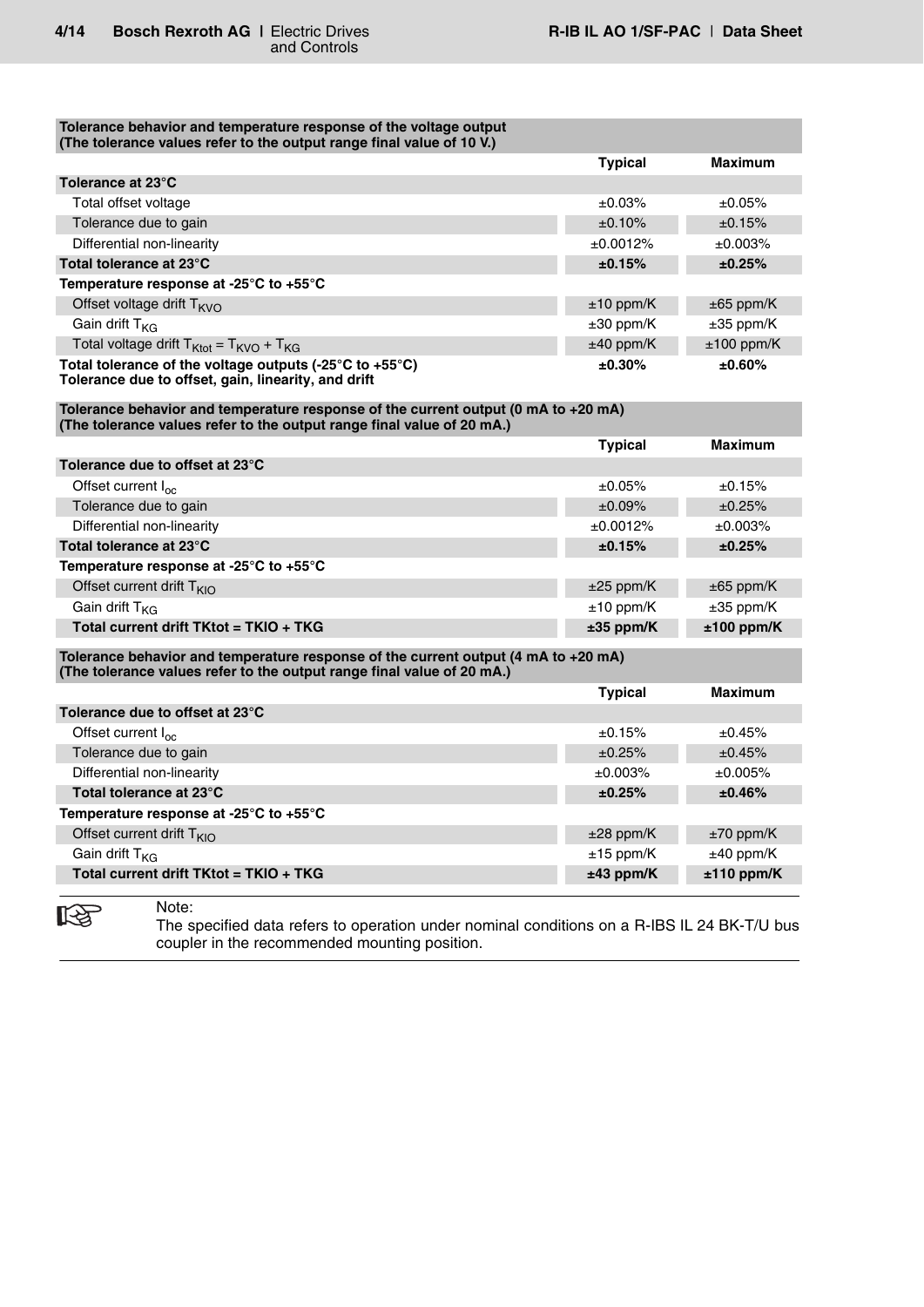| Additional tolerances influenced by electromagnetic fields                                                |                  |                                                                                                  |
|-----------------------------------------------------------------------------------------------------------|------------------|--------------------------------------------------------------------------------------------------|
| Type of electromagnetic interference                                                                      | <b>Criterion</b> | <b>Typical relative deviation of the</b><br>measuring range final value                          |
| Electromagnetic fields<br>Field strength 10 V/m<br>According to EN 61000-4-3/IEC 61000-4-3                | A                | $< 1\%$                                                                                          |
| Fast transients (burst)<br>2 kV supply, 1 kV output<br>According to EN 61000-4-4/IEC 61000-4-4            | B                | $< 1\%$                                                                                          |
| Conducted interference<br>Class 3 (test voltage 10 V)<br>According to EN 61000-4-6/IEC 61000-4-6          | A                | $<6\%$                                                                                           |
| <b>Safety equipment</b>                                                                                   |                  |                                                                                                  |
| None                                                                                                      |                  |                                                                                                  |
| Electrical isolation/isolation of the voltage areas                                                       |                  |                                                                                                  |
|                                                                                                           |                  |                                                                                                  |
|                                                                                                           |                  | The electrical isolation of the logic level from the I/O area is ensured by the DC/DC converter. |
| <b>Common potentials</b>                                                                                  |                  |                                                                                                  |
| 24 V I/O voltage, 24 V segment voltage, and GND have the same potential. FE is a separate potential area. |                  |                                                                                                  |
| Separate potentials in the system consisting of bus coupler/power terminal and I/O terminal               |                  |                                                                                                  |
| - Test distance                                                                                           |                  | - Test voltage                                                                                   |
| 7.5 V supply (bus logic), 24 V supply U <sub>ANA</sub> / I/O                                              |                  | 500 V AC, 50 Hz, 1 min.                                                                          |
| 7.5 V supply (bus logic), 24 V supply U <sub>ANA</sub> / functional earth ground                          |                  | 500 V AC, 50 Hz, 1 min.                                                                          |
| 24 V supply (I/O) / functional earth ground                                                               |                  | 500 V AC, 50 Hz, 1 min.                                                                          |
| Error messages to the higher-level control or computer system                                             |                  |                                                                                                  |
| Failure of or insufficient communications power U <sub>1</sub>                                            |                  | Yes, I/O error message sent to the bus coupler                                                   |
| <b>Approvals</b>                                                                                          |                  |                                                                                                  |

For the latest approvals, please visit [www.boschrexroth.com.](http://www.boschrexroth.com)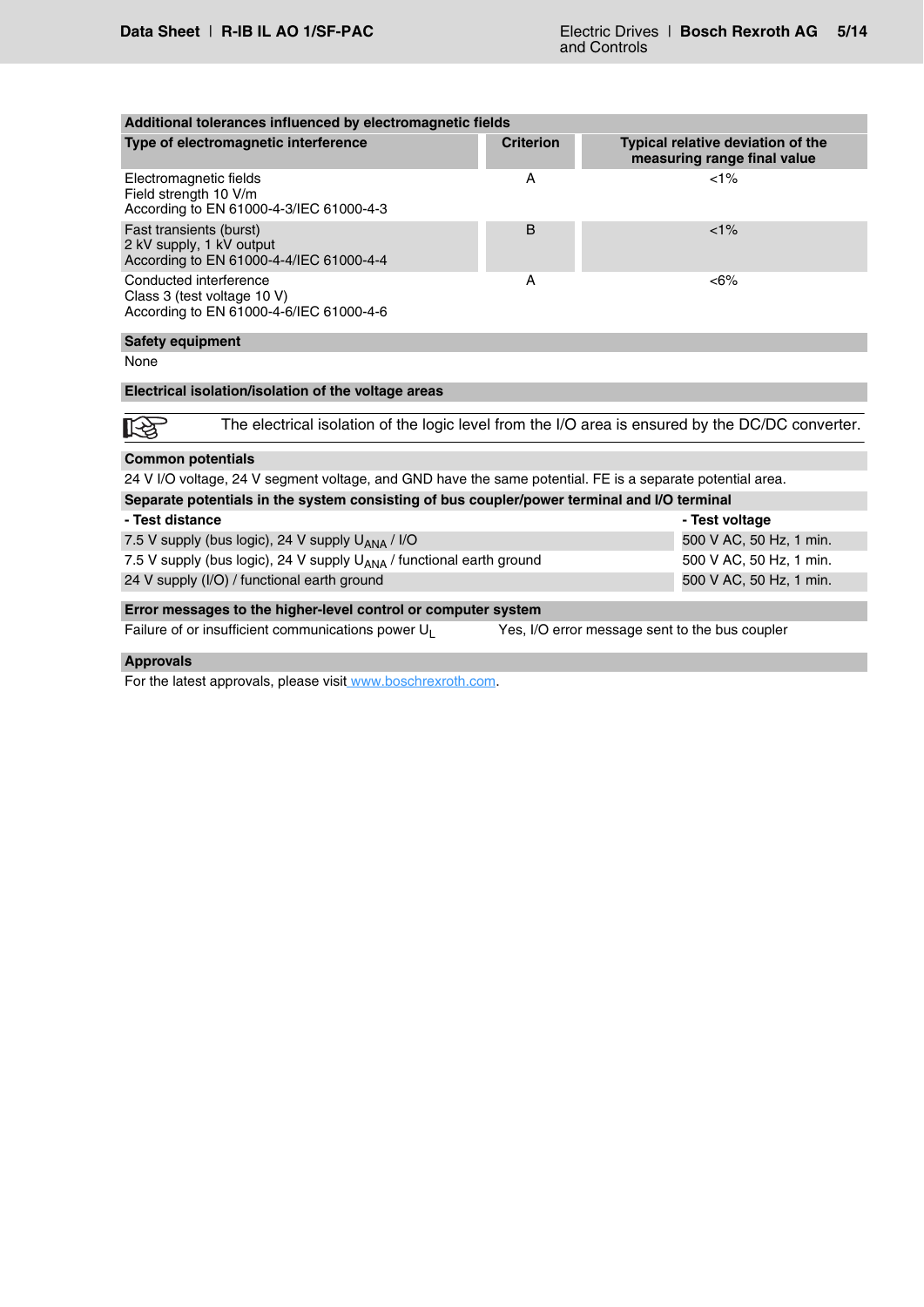# **Local diagnostic and status indicators and terminal point assignment**



*Fig. 1 Terminal with appropriate connectors*

# **Local diagnostic and status indicators**

| Des. | Color   Meaning                                                     |
|------|---------------------------------------------------------------------|
| D    | Green   Diagnostics                                                 |
| UB   | Green   I/O voltage for analog terminals<br>present (current level) |

# **Function identification**

Yellow

# **Terminal point assignment**

| <b>Connector   Terminal</b> | point    | Signal        | <b>Assignment</b>               |
|-----------------------------|----------|---------------|---------------------------------|
|                             | 1.1      | U             | Voltage output<br>0 V to 10 V   |
|                             | 2.1      |               | Not used                        |
| $\mathbf{2}$                | 1.1      |               | Current output<br>0 mA to 20 mA |
|                             | 2.1      |               | Current output<br>4 mA to 20 mA |
| 1                           | 1.2, 2.2 |               | Not used                        |
| and<br>2                    | 1.3, 2.3 | <b>GND</b>    | Ground                          |
|                             | 1.4, 2.4 | <b>Shield</b> | Shield connection               |

# **Installation instructions**

High current flowing through potential jumpers  $U_M$ and  $U_{\varsigma}$  leads to a temperature rise in the potential jumpers and inside the terminal. Observe the following instructions to keep the current flowing through the potential jumpers of the analog terminals as low as possible:



Create a separate main circuit for all analog terminals!

If this is not possible in your application and you are using analog terminals in a main circuit together with other terminals, place the analog terminals behind all the other terminals at the end of the main circuit.

Please note the derating curve shown on [page 3](#page-2-0).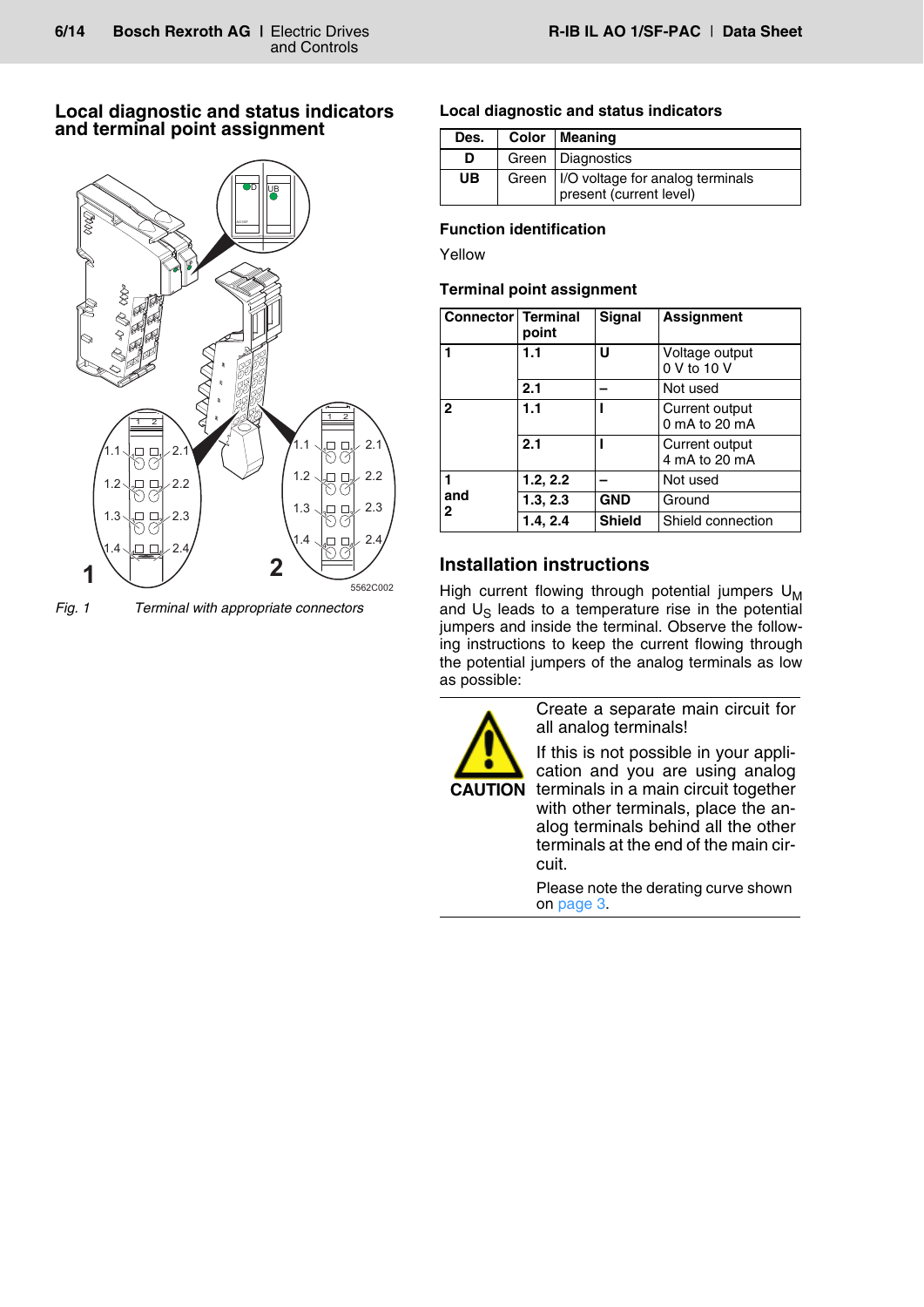# **Internal circuit diagram**

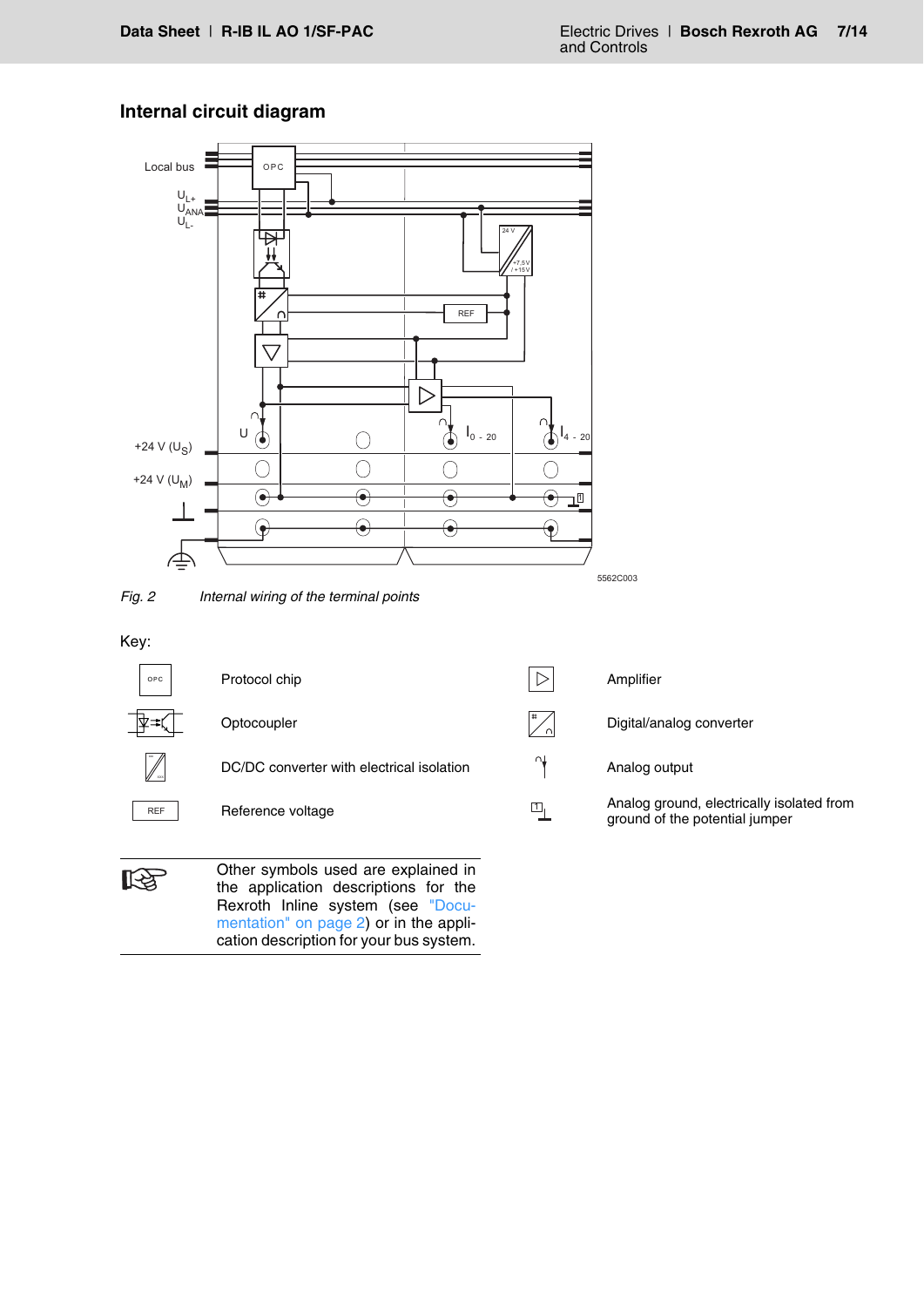# **Electrical isolation**



*Fig. 3 Electrical isolation of the individual function areas*

# **Connection notes**



**Always** connect the analog actuator using shielded, twisted pair cables.

At the terminal, connect one end of the shielding to PE. At the module, fold the outer cable sheath back and connect the shield to the terminal via the shield connection clamp. The clamp connects the shield directly to FE on the module side.





Use an I/O connector with shield connection when installing the actuator. Insert the connector without shield connection into the unused base side. The appearance of the module differs depending on the output used. This is shown in [Fig. 4](#page-8-0) and [Fig. 5](#page-8-1) in the top left corner.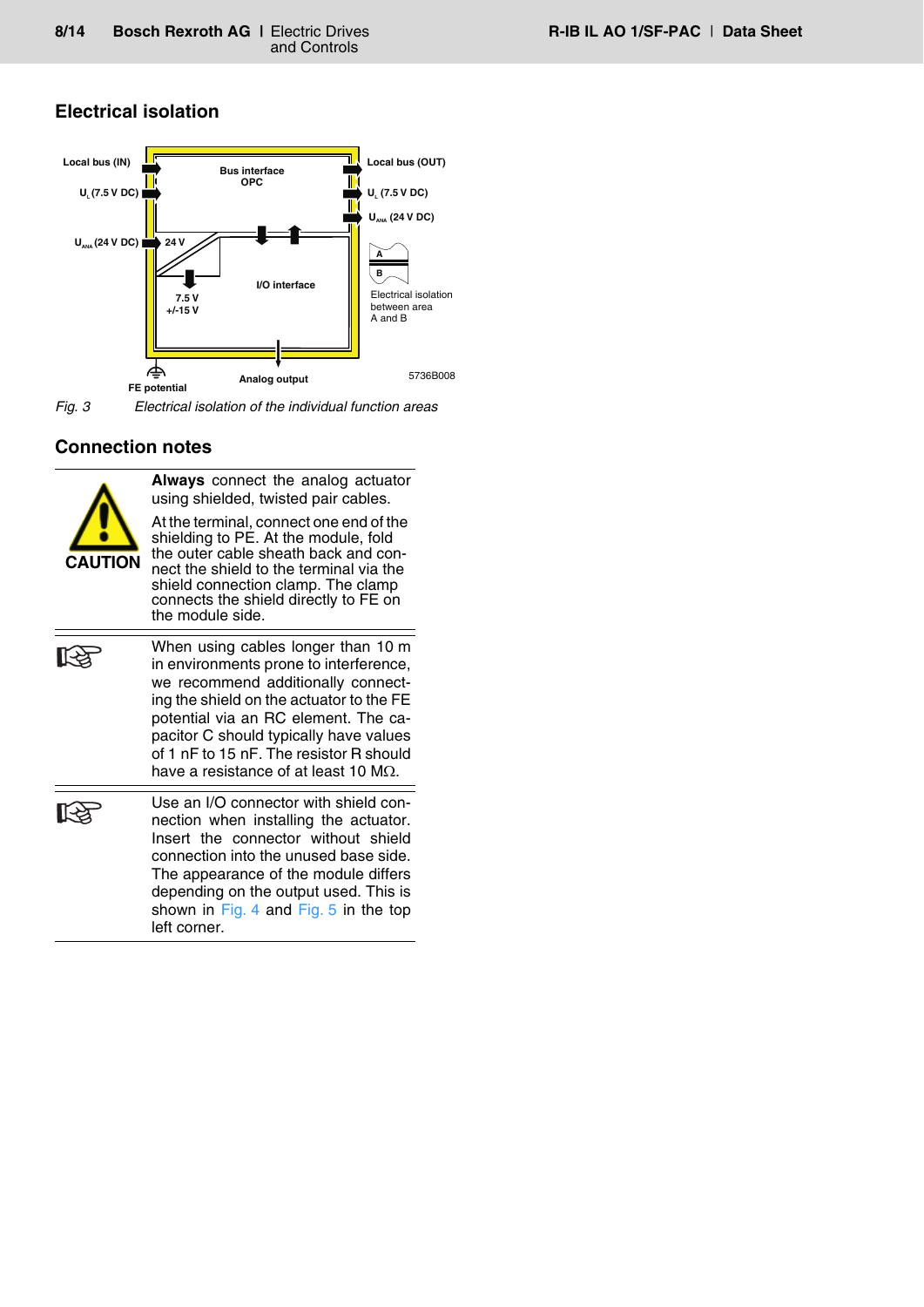### **Connection examples**

陉

Use a connector with shield connection when installing the actuator. [Fig. 4](#page-8-0) and [Fig. 5](#page-8-1) show the connection schematically (without shield connector).

### **Voltage output**





--5562B004

<span id="page-8-0"></span>*Fig. 4 Actuator connected to the voltage output 0 V to 10 V in 2-wire technology with shield connection*

 $\frac{1}{6}$ 

**Current output**



<span id="page-8-1"></span>*Fig. 5 Actuator connected to the current outputs in 2-wire technology with shield connection*

- A Signals for actuator at the current output 0 mA to 20 mA
- B Signals for actuator at the current output 4 mA to 20 mA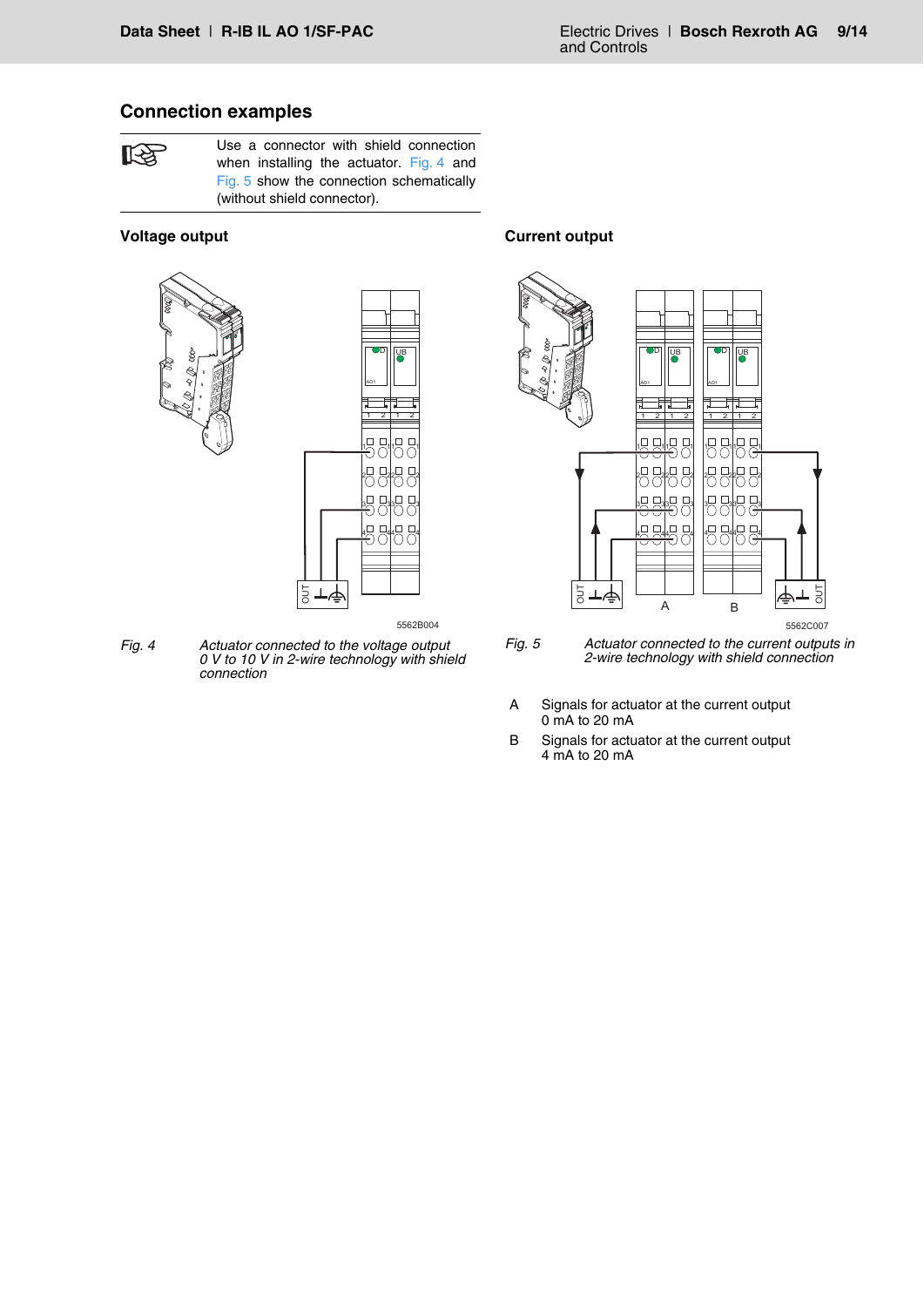### **Programming data/configuration data**

### **Local bus**

| ID code                 | $7D_{hex}$ (125 $_{dec}$ ) |
|-------------------------|----------------------------|
| Length code             | $01_{hex}$                 |
| Input address area      | 0 byte                     |
| Output address area     | 1 word                     |
| Parameter channel (PCP) | 0 byte                     |
| Register length (bus)   | word                       |

### **Other bus systems**



For the programming data/configuration data of other bus systems, please refer to the corresponding electronic device data sheet (e.g., GSD, EDS).

### **Process data**

### **Assignment of the terminal points to the process data output word**

| (Word.bit) view           | Word             | Process data output word x                                                                     |                         |    |    |  |    |    |   |  |   |   |     |    |                |  |   |
|---------------------------|------------------|------------------------------------------------------------------------------------------------|-------------------------|----|----|--|----|----|---|--|---|---|-----|----|----------------|--|---|
|                           | Bit              | 15                                                                                             | 14                      | 13 | 12 |  | 10 | 19 | 8 |  | 6 | 5 | l 4 | -3 | $\overline{2}$ |  | 0 |
| Terminal points           | Signal           | Terminal point 1.1: voltage output                                                             |                         |    |    |  |    |    |   |  |   |   |     |    |                |  |   |
| Slot 1                    | Signal reference |                                                                                                | Terminal point 1.3, 2.3 |    |    |  |    |    |   |  |   |   |     |    |                |  |   |
|                           | Shielding (FE)   |                                                                                                | Terminal point 1.4, 2.4 |    |    |  |    |    |   |  |   |   |     |    |                |  |   |
| Terminal points<br>Slot 2 | Signal           | Terminal point 1.1: current output 0 to 20 mA<br>Terminal point 2.1: Current output 4 to 20 mA |                         |    |    |  |    |    |   |  |   |   |     |    |                |  |   |
|                           | Signal reference |                                                                                                | Terminal point 1.3, 2.3 |    |    |  |    |    |   |  |   |   |     |    |                |  |   |
|                           | Shielding (FE)   | Terminal point 1.4, 2.4                                                                        |                         |    |    |  |    |    |   |  |   |   |     |    |                |  |   |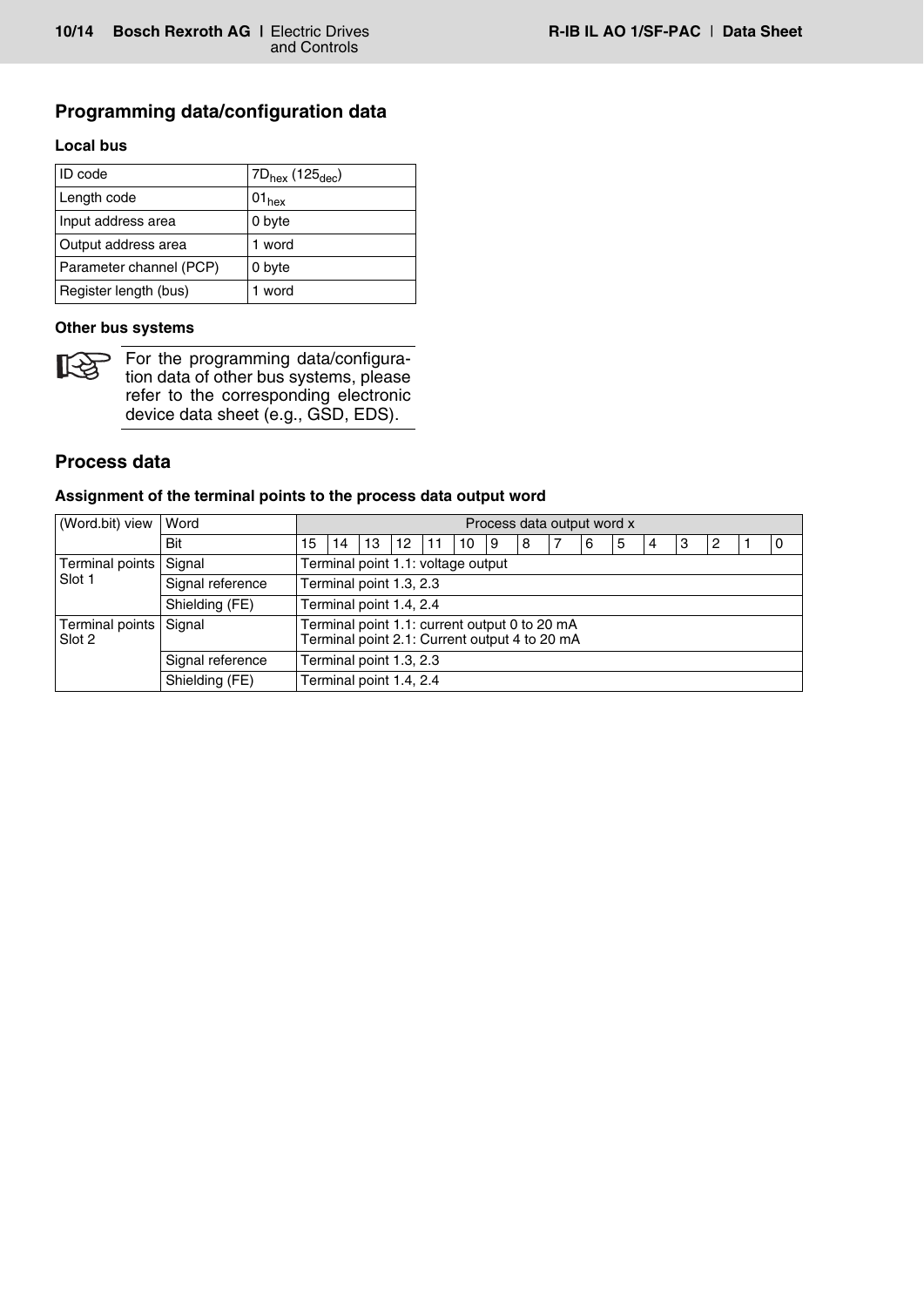### **Process data output word**

The **process data output word** specifies the output value in each cycle.



- *Fig. 6 Process data output word*
- AV Analog value
- MSB Most significant bit
- LSB Least significant bit

All output values are represented in 16 bits.

For significant values in the process data word, refer to the following tables.

Abbreviations used in the following tables:

| QS | Quantization step(s)     | ORF Output range final value |
|----|--------------------------|------------------------------|
|    | MSB Most significant bit | Least significant bit        |

| Process data output word for the voltage output 0 V to 10 V (example) |            |                                           |                           |                 |          |              |    |          |          |          |          |            |   |   |          |   |  |          |  |  |
|-----------------------------------------------------------------------|------------|-------------------------------------------|---------------------------|-----------------|----------|--------------|----|----------|----------|----------|----------|------------|---|---|----------|---|--|----------|--|--|
| Voltage output                                                        |            | Analog value (V) Process data output word |                           |                 |          |              |    |          |          |          |          |            |   |   |          |   |  |          |  |  |
| 0 V to 10 V                                                           |            | Hex                                       | Binary (two's complement) |                 |          |              |    |          |          |          |          |            |   |   |          |   |  |          |  |  |
|                                                                       |            | <b>MSB</b>                                |                           |                 |          |              |    |          |          |          |          | <b>LSB</b> |   |   |          |   |  |          |  |  |
|                                                                       |            |                                           | 15                        | 14 <sup>1</sup> | 13       | 121          | 11 | 10 I     | -9       | 8        |          | 6          | 5 | 4 | 3        | 2 |  | $\Omega$ |  |  |
| 10 V minus 1 QS                                                       | 9.99985    | <b>FFFF</b>                               |                           |                 |          |              |    |          |          |          |          |            |   |   |          |   |  |          |  |  |
| 10 V minus 2 QS                                                       | 9.99969    | <b>FFFE</b>                               |                           |                 |          |              |    |          |          |          |          |            |   |   |          |   |  | $\Omega$ |  |  |
| <b>Half ORF</b>                                                       | 5.0000     | 8000                                      |                           | 0               | $\Omega$ | $\Omega$     | 0  | 0        | $\Omega$ | 0        | $\Omega$ |            |   |   | 0        |   |  | $\Omega$ |  |  |
| 1 QS                                                                  | $0.153$ mV | 0001                                      | $\Omega$                  | $\Omega$        | $\Omega$ | $\Omega$     | 0  | 0        | $\Omega$ | $\Omega$ | 0        |            |   |   | $\Omega$ |   |  |          |  |  |
| Zero                                                                  | 0.0000     | 0000                                      | 0                         | 0               | 0        | $\mathbf{0}$ |    | $\Omega$ |          | 0        |          |            |   |   | 0        |   |  | $\Omega$ |  |  |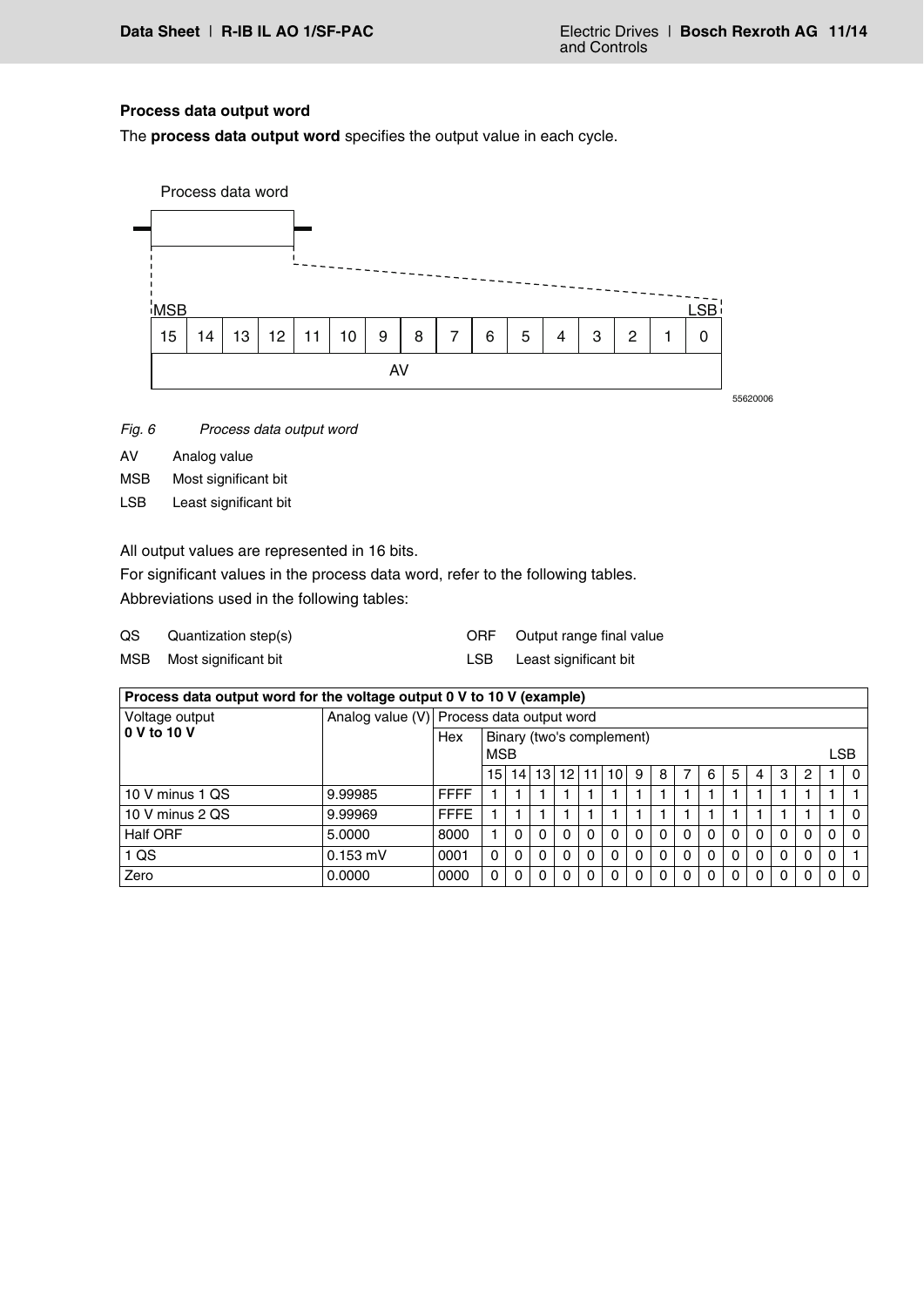| Process data output word for the current output 0 mA to 20 mA (example) |                      |                          |                                                       |          |          |          |              |          |          |          |              |          |          |          |          |          |   |          |
|-------------------------------------------------------------------------|----------------------|--------------------------|-------------------------------------------------------|----------|----------|----------|--------------|----------|----------|----------|--------------|----------|----------|----------|----------|----------|---|----------|
| Current output                                                          | Analog value<br>(mA) | Process data output word |                                                       |          |          |          |              |          |          |          |              |          |          |          |          |          |   |          |
| 0 mA to 20 mA                                                           |                      | Hex                      | Binary (two's complement)<br><b>LSB</b><br><b>MSB</b> |          |          |          |              |          |          |          |              |          |          |          |          |          |   |          |
|                                                                         |                      |                          | 15                                                    | 14       | 13 I     |          | 12 11 10     |          | 9        | 8        | 7            | 6        | -5       |          | 3        | 2        |   | 0        |
| 20 mA minus 1 QS                                                        | 19.9997              | <b>FFFF</b>              |                                                       |          |          |          |              |          |          |          |              |          |          |          |          |          |   |          |
| 20 mA minus 2 QS                                                        | 19.9994              | <b>FFFE</b>              |                                                       |          |          |          |              |          |          |          |              |          |          |          |          |          |   |          |
| <b>Half ORF</b>                                                         | 10.000               | 8000                     |                                                       |          | $\Omega$ | $\Omega$ | 0            |          |          | $\Omega$ | $\Omega$     | 0        |          |          | $\Omega$ | 0        | 0 | $\Omega$ |
| 1 <sub>QS</sub>                                                         | $0.305 \mu A$        | 0001                     | $\Omega$                                              | $\Omega$ | $\Omega$ | $\Omega$ | $\Omega$     | $\Omega$ | $\Omega$ | $\Omega$ | $\Omega$     | $\Omega$ | $\Omega$ | $\Omega$ | $\Omega$ | $\Omega$ | 0 |          |
| Zero                                                                    | 0.0000               | 0000                     | $\Omega$                                              |          | $\Omega$ | $\Omega$ | <sup>0</sup> |          |          | $\Omega$ | <sup>0</sup> | 0        |          |          | $\Omega$ | $\Omega$ | 0 | $\Omega$ |

| Process data output word for the current output 4 mA to 20 mA (example) |                      |                          |                           |                 |          |          |             |          |              |          |                |          |          |          |          |          |            |          |
|-------------------------------------------------------------------------|----------------------|--------------------------|---------------------------|-----------------|----------|----------|-------------|----------|--------------|----------|----------------|----------|----------|----------|----------|----------|------------|----------|
| Current output                                                          | Analog value<br>(mA) | Process data output word |                           |                 |          |          |             |          |              |          |                |          |          |          |          |          |            |          |
| 4 mA to 20 mA                                                           |                      | Hex                      | Binary (two's complement) |                 |          |          |             |          |              |          |                |          |          |          |          |          |            |          |
|                                                                         |                      |                          | <b>MSB</b>                |                 |          |          |             |          |              |          |                |          |          |          |          |          | <b>LSB</b> |          |
|                                                                         |                      |                          | 15                        | 14 <sub>1</sub> |          |          | 13 12 11 10 |          | 9            | 8        | $\overline{7}$ | 6        | 5        | 4        | 3        | 2        |            | $\Omega$ |
| 20 mA minus 1 QS                                                        | 19.99998             | <b>FFFF</b>              |                           |                 |          |          |             |          |              |          |                |          |          |          |          |          |            |          |
| 20 mA minus 2 QS                                                        | 19.99995             | <b>FFFE</b>              |                           |                 |          |          |             |          |              |          |                |          |          |          |          |          |            |          |
| Half ORF                                                                | 12.0000              | 8000                     |                           |                 | $\Omega$ | $\Omega$ | $\Omega$    | $\Omega$ |              | $\Omega$ | $\Omega$       | $\Omega$ |          |          | 0        | $\Omega$ | 0          | $\Omega$ |
| 4 mA plus 1 QS                                                          | 4.000244             | 0001                     | $\Omega$                  | $\Omega$        | $\Omega$ | $\Omega$ | $\Omega$    | $\Omega$ | $\Omega$     | $\Omega$ | $\Omega$       | $\Omega$ | $\Omega$ | $\Omega$ | $\Omega$ | $\Omega$ | $\Omega$   |          |
| Output range start                                                      | 4.0000               | 0000                     | $\Omega$                  | 0               | $\Omega$ | $\Omega$ | 0           |          | <sup>n</sup> | $\Omega$ | $\Omega$       | $\Omega$ | $\Omega$ | $\Omega$ | $\Omega$ | $\Omega$ | 0          | $\Omega$ |

#### **Output behavior of the voltage or current output**

咚

When configuring your system, take into account output behavior in the event of an error.

| Switching opera-                       | <b>Marginal</b>        | <b>OUT process</b> | Behavior/status of the analog output |                   |                  |  |  |  |  |  |
|----------------------------------------|------------------------|--------------------|--------------------------------------|-------------------|------------------|--|--|--|--|--|
| tion/status of the<br>supply voltage   | condition              | data word<br>(hex) | 0 V to 10 V                          | 0 mA to 20 mA     | 4 mA to 20 mA    |  |  |  |  |  |
| $U_{\text{ANA}}$ from<br>0 V to 24 V   | $U_1 = 0 V$            | <b>XXXX</b>        | 0 V                                  | 0 <sub>m</sub> A  | 4 mA             |  |  |  |  |  |
| $U_{\mathsf{ANA}}$ from<br>24 V to 0 V | $U_1 = 7.5 V$          | <b>XXXX</b>        | 0 V                                  | 0 <sub>m</sub> A  | 0 <sub>m</sub> A |  |  |  |  |  |
| Bus in STOP state                      | $U_{\text{ANA}} = 0$ V | <b>XXXX</b>        | 0 V                                  | 0 <sub>m</sub> A  | 0 mA             |  |  |  |  |  |
| Bus in STOP state                      | $UANA = 24 V$          | <b>XXXX</b>        |                                      | Retain last value |                  |  |  |  |  |  |

U<sub>ANA</sub> Analog supply voltage of the terminal

 $U_1$  Supply voltage for module electronics (communications power)

xxxx Any value in the range from  $0000_{hex}$  to FFFF $_{hex}$ .

|   |  | The output behavior and status de- |  |  |
|---|--|------------------------------------|--|--|
| 咚 |  | pend upon which output is used.    |  |  |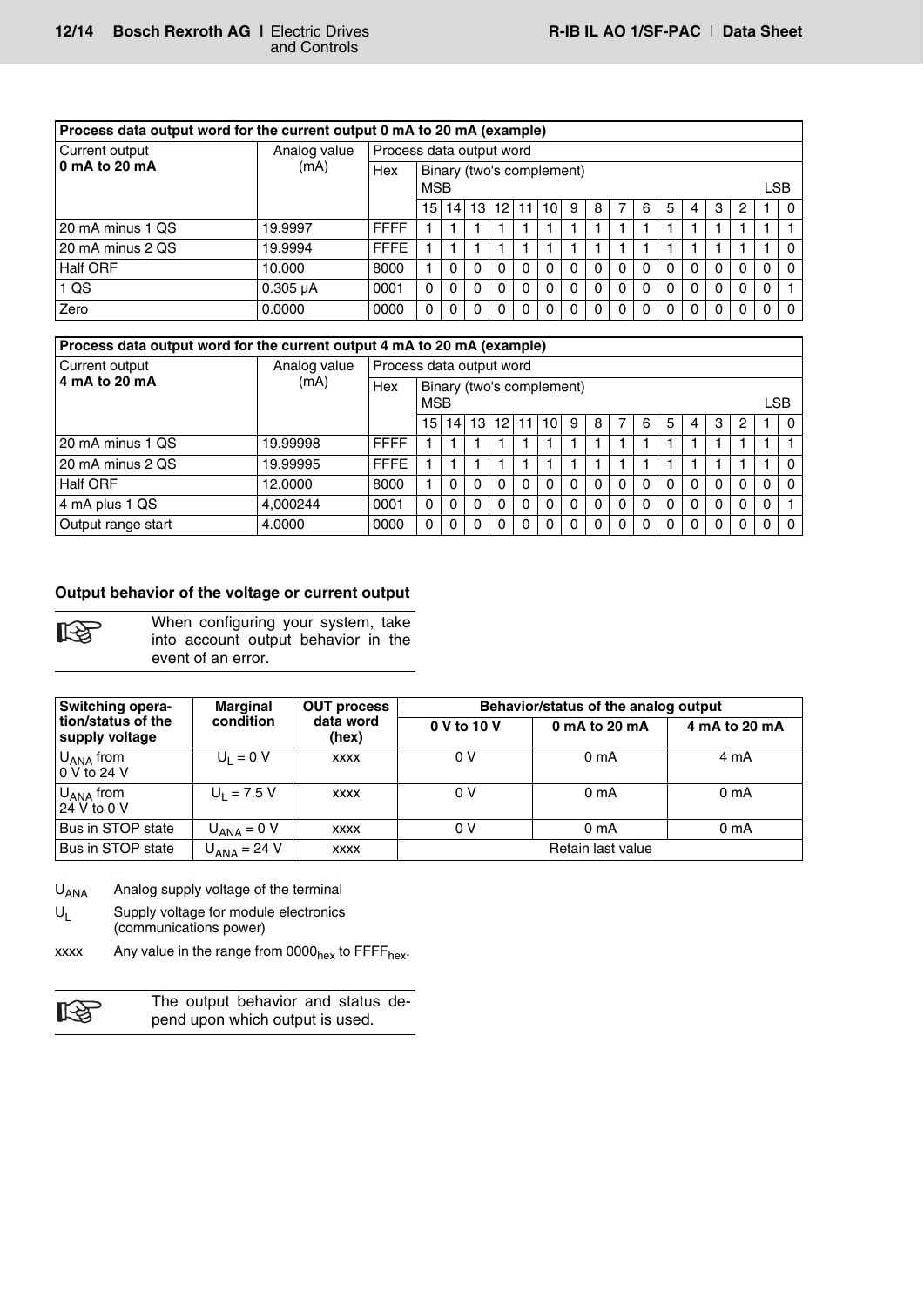#### **Response of the control system or computer to a hardware signal for different control or computer systems**

| Signal           | <b>Control or</b>               | <b>Status after switching operation</b> |                      |                             |  |  |  |  |  |
|------------------|---------------------------------|-----------------------------------------|----------------------|-----------------------------|--|--|--|--|--|
|                  | computer system                 | Process data output word                | <b>Analog output</b> |                             |  |  |  |  |  |
|                  |                                 | <b>OUT</b>                              | $U_{\text{out}}$     | <b>l</b> out                |  |  |  |  |  |
| NORM*            | <b>AEG Schneider Automation</b> | 0000                                    | 0 V                  | $0 \text{ mA}/4 \text{ mA}$ |  |  |  |  |  |
| <b>BASP</b>      | Siemens S5                      | 0000                                    | 0V                   | $0 \text{ mA}/4 \text{ mA}$ |  |  |  |  |  |
| <b>CLAB</b>      | Bosch                           | 0000                                    | 0V                   | $0 \text{ mA}/4 \text{ mA}$ |  |  |  |  |  |
| <b>SYSFAIL</b>   | <b>VME</b>                      | 0000                                    | 0 V                  | $0 \text{ mA}/4 \text{ mA}$ |  |  |  |  |  |
| <b>SYSFAIL</b>   | PC                              | 0000                                    | 0V                   | $0 \text{ mA}/4 \text{ mA}$ |  |  |  |  |  |
| <b>CLEAR OUT</b> | Moeller IPC                     | 0000                                    | 0 V                  | $0 \text{ mA}/4 \text{ mA}$ |  |  |  |  |  |

\*The controller boards for AEG Schneider Automation control systems allow the setting of the NORM signal in such a way that enables the process data output word OUT and the analog output to retain the last value.

**LAS** 

The status of the current output depends upon which range is selected.

#### **Response of the voltage and current output to a control command of the controller board**

| Command            | <b>Status after switching operation</b> |                   |                   |  |  |  |  |
|--------------------|-----------------------------------------|-------------------|-------------------|--|--|--|--|
|                    | Process data output word                | Analog output     |                   |  |  |  |  |
|                    | <b>OUT</b>                              | $U_{\rm out}$     | 'out              |  |  |  |  |
| <b>STOP</b>        | Retain last value                       | Retain last value | Retain last value |  |  |  |  |
| ALARM STOP (reset) | Retain last value                       | Retain last value | Retain last value |  |  |  |  |